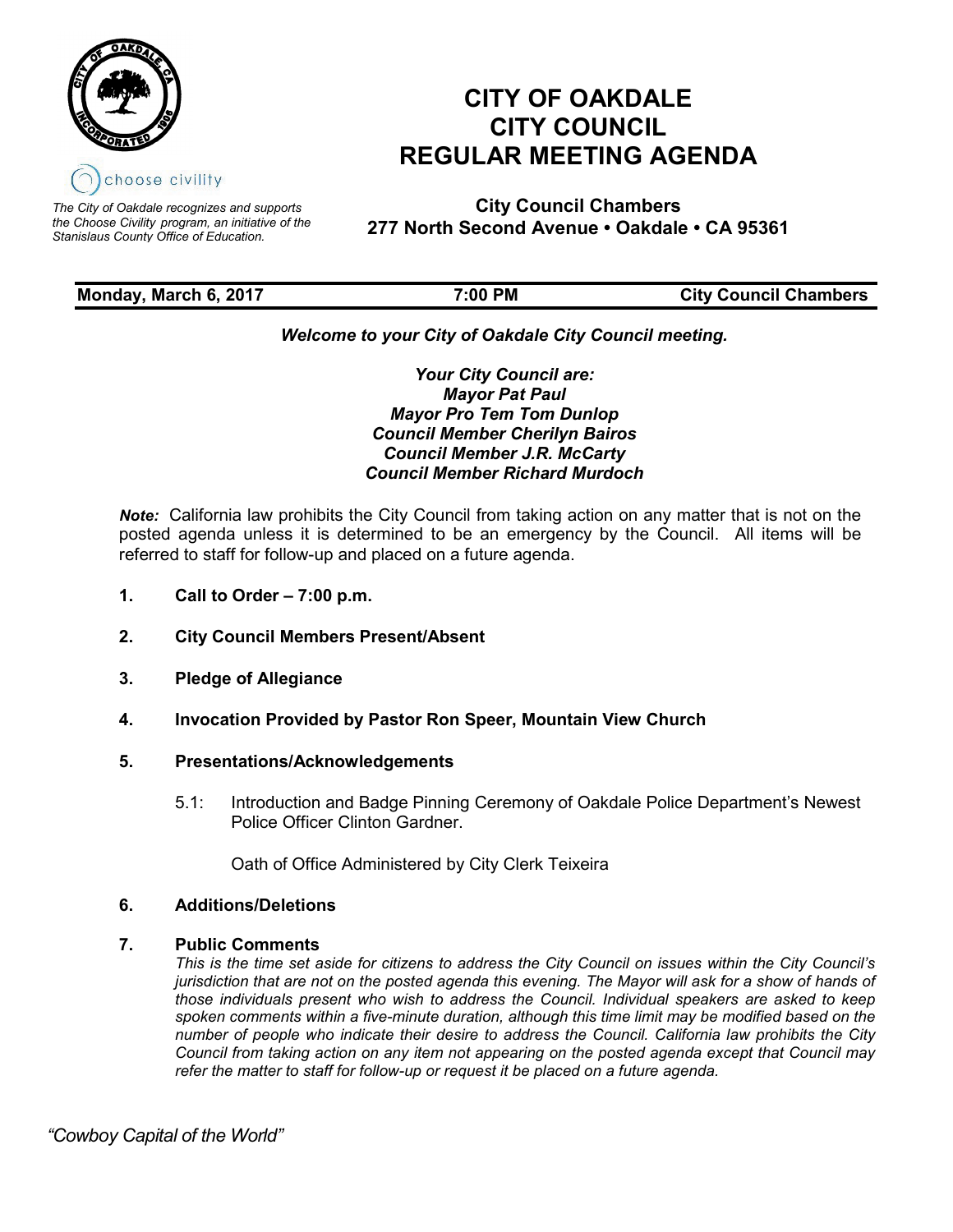# **CITY OF OAKDALE CITY COUNCIL REGULAR MEETING AGENDA Monday, March 6, 2017**

### **Next City Council Resolution: 2017-020 Next Ordinance: 1248**

## **8. Appointment to Boards and Commissions**

None Scheduled.

## **9. City Council Consent Agenda**

The consent agenda is comprised of Items 9.1 through 9.6. Unless there is discussion by a member of the audience/Council they may be approved in one motion.

- 9.1: Approve the Regular City Council Meeting Minutes of February 21, 2017.
- 9.2: Receive and File the Warrant List for the period of February 14, 2017 to March 1, 2017.
- 9.3: Waive Readings of Ordinances/Resolutions except by Title.
- 9.4: Second Reading of Ordinance and Adoption of Ordinance 1247, an Ordinance of the City of Oakdale, California Amending Oakdale Municipal Code Chapter 28: Sewers and Sewage Disposal, by Replacing Section 28-17 (Charges Established); Deleting Sections 28-28.1 through 28-28.3 and Replacing with New Sections 28- 28.1 (Sewer Rates And Charges) and 28-28.2 (Sewer Connection Charges); and Amending Chapter 35: Water, by Replacing Section 35-35 (Charges Established).
- 9.5: By Minute Order Reject Claim for Damages Submitted by Nick Malough.
- 9.6: Adopt Resolution 2017- . a Resolution of the City Council of the City of Oakdale Approving Fiscal Year 2016/2017 Gann Appropriation Limit.

## **10. Public Hearings**

None scheduled.

## **11. Staff Reports**

11.1: Review and Consider Directing Staff to Work with the Oakdale Irrigation District to Develop a Cooperation Action Plan between the Two Agencies and Bring Back to the City Council at a Future Meeting.

Recommended Action: Direct Staff to Work with the Oakdale Irrigation District to Develop a Cooperation Action Plan between the Two Agencies and Bring Back to the City Council at a Future Meeting.

11.2: Consider Accepting by Minute Order the January 2017 Treasurer's Report.

Recommended Action: Accept by Minute Order, the January 2017 Treasurer's Report.